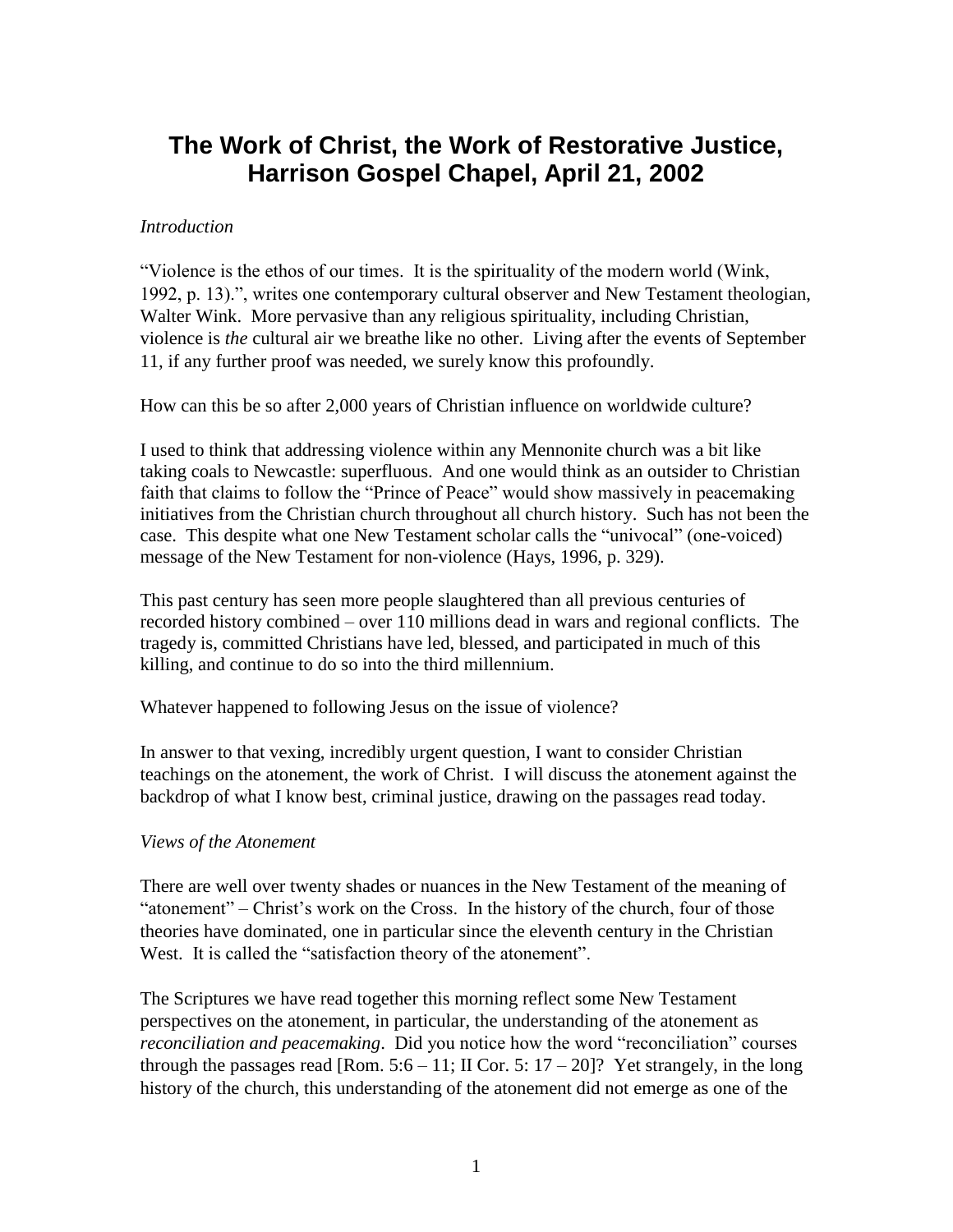four prominent interpretations.

 $\overline{a}$ 

I may *stretch* our understandings this morning, push at the intellect a bit. Please bear with me. But first, a story.

# *The Atonement and Western Penal Law<sup>1</sup>*

In March, 1773, in England, an eighteen-year-old youth, John Wilkes, was sentenced to death for a break and entry into a house and later a robbery of a watch and money from a man on the public highway. He appealed to Rev. Joseph Fletcher, an Anglican divine, for help in having the sentence commuted. The youth's parents had both died earlier, and Wilkes was in many ways pitiable, a fact fully known to the Anglican priest. Rev. Fletcher was universally considered an 18th-century St. Francis, "the holiest man this side of eternity", by contemporary John Wesley's account. In particular he was renowned for his commitment to caring for the poor. Nonetheless, he adamantly refused to intervene on Wilkes' behalf. After the youth's execution, Fletcher published a letter he had written Wilkes, which had urged him to "confess your crimes, and beg the Son of God, the Lord Jesus Christ, to intercede for you, [for] it is not too late to get your soul reprieved." He continued by promising that God Almighty "will deliver you out of the hands of the *hellish* executioner" and "will help you to die the death of the penitent (quoted in Gorringe, 1996, p. 3)." According to Fletcher, Wilkes died a convert, a fact gloriously published by him after the youth's execution.

Now Father John Fletcher and his colleagues were genuinely concerned for the poor. One Christian historian therefore plaintively asks: "How was it that they could see people like Wilkes, whose hopeless background they perfectly understood, go to the gallows for offences which were trivial and which involved no violence against the person, without exerting themselves to have the sentence commuted? (Gorringe, 1996, p. 5)"

One might similarly ask, with regard to contemporary Western law: How can harsh sentences be embraced as Christian by followers of the One who said: "[God] has sent me to proclaim freedom for the prisoners... (Luke 4:18)", and "I desire mercy, not sacrifice (Matt. 12:7)"; and who himself was executed by the best legal system of the day (Roman), and by guardians of arguably the high point of then contemporary religious spirituality (Judaism)? How is it that many North American Bible-believing Christians readily support the contemporary "war on terrorism", and thereby, according to a recent statement by Tony Campolo, have set Christian missions back 1,000 years?

Something happened to Christian spirituality between the Cross, originally *a primary symbol of reconciliation and peacemaking*, and the Cross, throughout most of Christian history, *symbol for harsh penal justice and military conquest*. Christian spirituality initially had a profound cultural thrust that broke with dominant scapegoating of victims. In honouring and worshipping an executed criminal, early Christians became irksome

<sup>&</sup>lt;sup>1</sup> Throughout this section, I am drawing fairly extensively upon Allard and Wayne Northey (2001).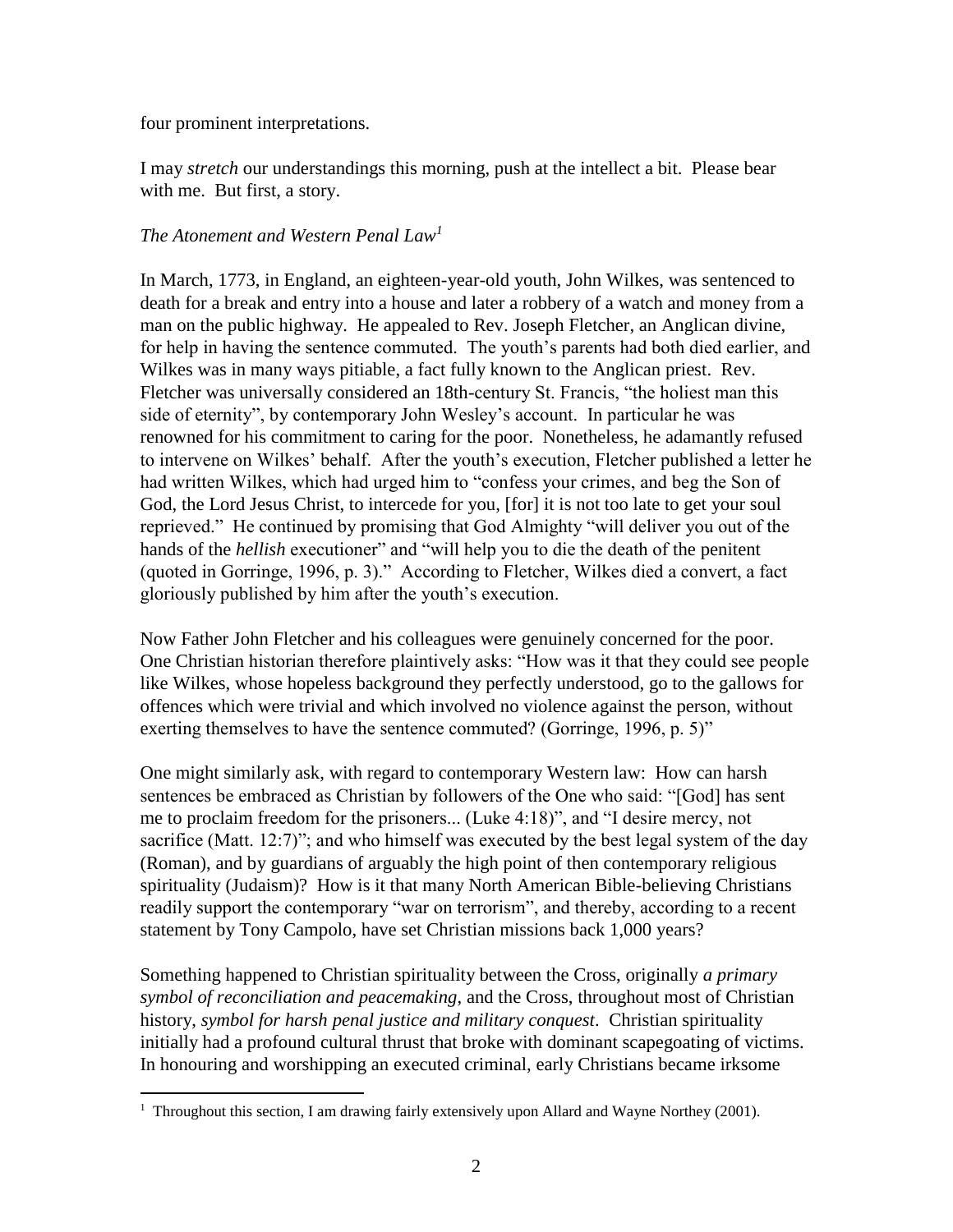dissidents to the dominant mythology of culturally and state-sanctioned scapegoating violence.

How did Christian spirituality move from an initial profound disavowal of statesanctioned scapegoating violence, to an embrace of the very state violence that killed its Founder? How did Christianity consequently come to initiate the punitive and retributive Western penal law system that has been in place for almost a millennium?

From a biblical/Christian concept of justice where the victim's voice is the primary voice and where a dynamic attempt at reconciliation, restoration, transformation and shalom between offender, victim and community is centre-stage, there was a progressive move to a concept of justice where the *emerging State* became central and *retribution* dominant.

How did this happen?

 $\overline{a}$ 

## *The Satisfaction Theory of the Atonement*

There was in the eleventh century the presentation of a *theology of satisfaction* under the influence of the treatise, *Cur Deus Homo* (*Why God Became Man*) by Saint Anselm of Canterbury, England. Explains one author: "However broadly Anselm conceived justice, reason required that he stop at the boundary of grace. God is bound by his own justice. If it is divinely just for a man to pay the price for his sins, it would be unjust, and therefore impossible, for God to remit the price. In *Cur Deus Homo* Anselm's theology is a theology of law."

He continues: "Before the time of Anselm (and in the Eastern Church still) it would have been considered wrong to analyze God's justice in this way. It would have been said, first, that … the whole exercise of a theology of law is a contradiction in terms. And second, it would have been said that it is not only, and not primarily, divine justice that establishes our relationship with God but also, and primarily, his grace and his mercy; that is his grace and mercy, and not only his justice, which explains the crucifixion, since by it mankind was ransomed from the power of the devil and the demons of death – the very power which had procured the slaying of Jesus in the first place but which then itself was finally conquered through the resurrection (Berman, 1983/1997, p. 180)."

Anselm's theory profoundly influenced the Western "cultural affect" of structured criminal justice systems in all subsequent centuries. Although his theology of 'satisfaction', of 'atonement'<sup>2</sup> was never proclaimed as the official doctrine of the Christian church, it was widely accepted both in Catholicism and Protestantism and was

<sup>&</sup>lt;sup>2</sup> There have been four discernible views of the atonement in the history of the church (Bellinger, 2001, pp. 134ff), of which the second, the "satisfaction theory", has been the most dominant in Western history since the 11th century. "The second group of theories may be said to have originated with Anselm, who saw sin as dishonor to the majesty of God. On the cross the God-man rendered satisfaction for this dishonor. Along similar lines the Reformers thought that Christ paid the penalty sinners incurred when they broke God's law (Morris, 1974, p. 83)."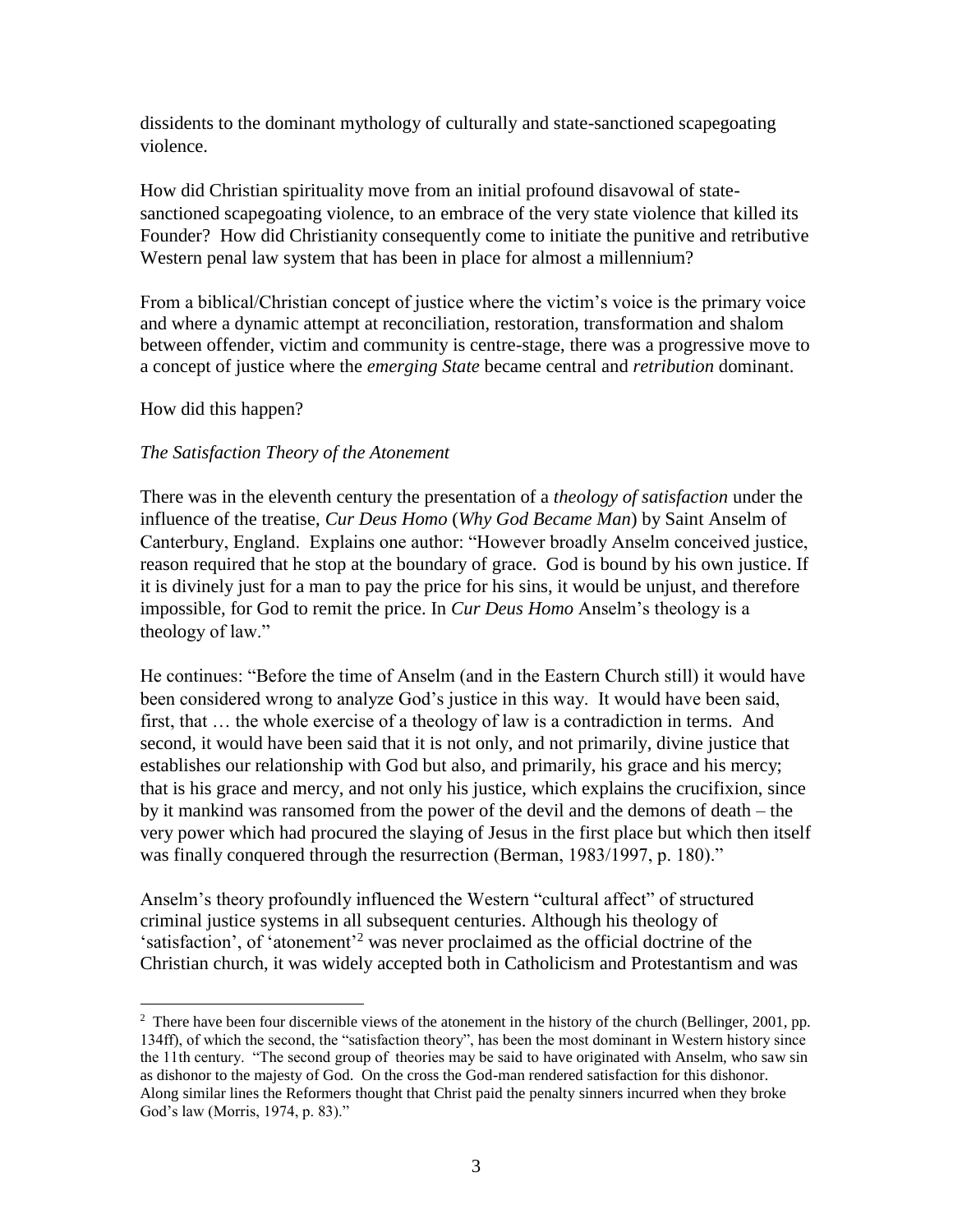to have negative effects especially when applied to the criminal justice system<sup>3</sup>. Over the differing voices of many other Western Christian interpreters, Anselm's voice remained the strongest.

Comments one astute historian: "For the Church Fathers, it is the devil who – illegitimately – insists on the payment of the debt incurred by humankind. Anselm inverts this. Now it is God who, legitimately, exacts the payment of debt... In both Old and New Testaments an indebted person could be 'redeemed' by the payment of his or her debt. Jesus, following Deuteronomy, insists on the cancelling of debt as a fundamental aspect of Christian practice. Anselm, however, makes God the one who *insists* on debt. The debt humanity has incurred must be paid with human blood. The God who rejected sacrifice now demands it... From the start sacrifice and satisfaction run together... The God who liberates from law is now, in Anselm, understood as hypostasised, personified law... What remains... is a *mysticism of pain which promises redemption to those who pay in blood*. In this move a most fundamental inversion of the gospel is achieved, which prepares the way for the validation of criminal law as the instrument of God's justice instead of what it is in the gospel, an alienating construction which is at best a tragic necessity (Gorringe, 1996, pp. 102 & 103, italics added)."

By the birth of the modern prison in the late eighteenth century, and persisting to the present, what emerged was a penal system dedicated to a "mysticism of pain" - *with no redemption*. (That's why by contrast the Stephen King novel and movie, *The Shawshank Redemption*, is so gripping!) A violent scapegoat mechanism emerges in this application of the atonement that *destroys, not loves*, the enemy.

Now I said this would be a bit stretching. Please follow this:

 $\overline{a}$ 

In the 1989 execution of serial killer Theodore Bundy, hundreds of men, women and children camped outside the Florida prison in a festive spirit one reporter likened to a *Mardi Gras*. The same reporter described the event as "a brutal act... [done] in the name of civilization (Bailie, 1995, p. 79)." A writer reflects on that commentary thus: "It would be difficult to think of a more succinct summation of the underlying anthropological dynamic at work: *a brutal act done in the name of civilization*, an expulsion or execution that results in social harmony. Clearly, after the shaky justifications based on deterrence or retribution have fallen away, this is the stubborn fact that remains: a brutal act is done in the name of civilization. If we humans become too morally troubled by the brutality to revel in the glories of the civilization made possible

<sup>&</sup>lt;sup>3</sup> The main justification [for "new concepts of sin and punishment based on the doctrine of the atonement"] given by Anselm and by his successors in Western theology was the concept of justice itself. Justice required that **every sin (crime) be paid for by temporal suffering**; that the suffering, the penalty, be appropriate to the sinful act; and that it vindicate ("avenge") the particular law that was violated. As St. Thomas Aquinas said almost two centuries after Anselm's time, both criminal and civil offenses require payment of compensation to the victim; but since crime, in contrast to tort, is a defiance of the law itself, punishment, and not merely reparation, must be imposed *as the price for the violation of the law* (Berman, 1983/1997, p. 183. Italics in original; boldface mine)."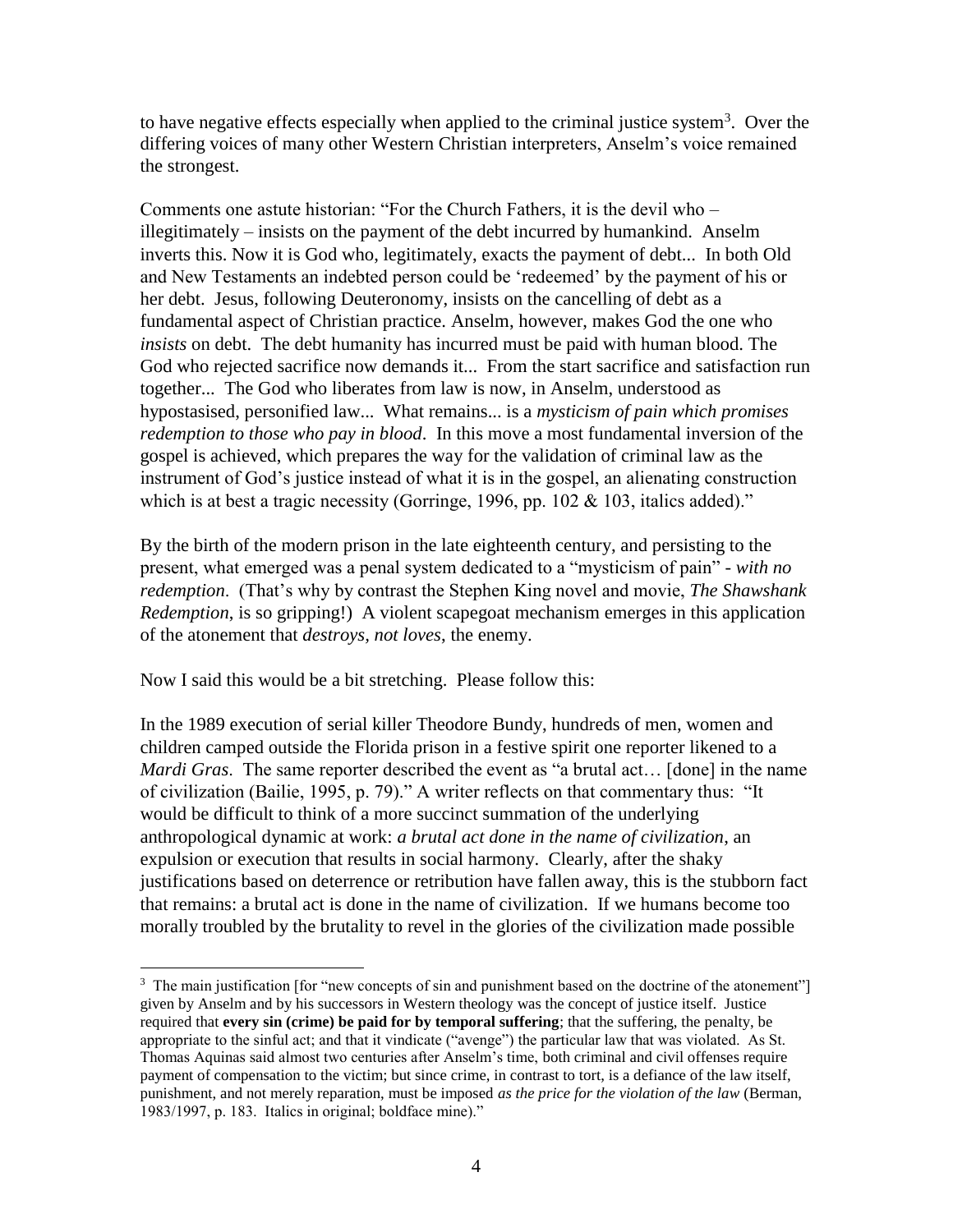by it, we will simply have to reinvent culture. This is what Nietzsche saw through a glass darkly. This is what Paul sensed when he declared the old order to be a dying one (I Cor. 7:31). This is the central anthropological issue of our age ( *ibid*, p. 79)."

This was too, incidentally, the central motivation for Sister Helen Prejean's participation in the production of the movie *Dead Man Walking*. She writes in the book by the same title: "I am convinced that if executions were made public, the torture and violence would be unmasked, and we would be shamed into abolishing executions (Prejean, 1993, p. 197.)."

One author's serious engagement with the biblical texts led to a major discovery for him: the Christian New Testament is the ultimate demythologizer of all cultural norms of violence. In particular, this has led to a totally nonviolent reading of the atonement. Instead of a scapegoating "satisfaction theory" that is a "*mysticism of pain which promises redemption to those who pay in blood* (Gorringe, 1996, p. 102, italics added.)", one Christian anthropologist, René Girard, claims, "…scapegoating does not play an essential role in the Gospels, whereas it has an enormous role in myths since it generates them.... Christianity [witnesses] to the God who reveals himself to be the *arch*-scapegoat in order to liberate humankind (Williams, 1996, p. 263.)."

Girard's reading of the Gospel texts turns the dominant satisfaction theory of the atonement on its head<sup>4</sup>. He sees the scapegoat mechanism operative in the crucifixion to participate in the universal murderous lie upon which all cultures are founded and from which the Jesus story is the ultimate liberation. You remember High Priest Caiaphas' words in John's Gospel?: " '... it is better for you that one man die for the people than that the whole nation perish.' (John 11:50)?" Jesus inverts that universal cultural norm.

# *The Scapegoat Mechanism and the Criminal Justice System*

Another writer suggests in application to criminal justice: "It is possible to think of the criminal justice system as one gigantic scapegoat mechanism for society.... [A] tiny percentage of offenders who are severely punished can be thought of as a collective scapegoat for society (Redekop, 1993, p. 34)." Like the wisdom of Caiaphas.

An earlier cited writer says: "The experience of being morally shaken by a public execution is the beginning of an anthropological and spiritual revolution for which the term 'Christianity' was coined decades after the public execution of Jesus (Bailie, 1995, p. 83)."

Since Emperor Constantine in the fourth century pragmatically and politically, and since Saint Anselm in the eleventh century theologically, the church has often claimed legitimacy for *the very violence that killed its Founder!* This is an amazing inversion of Christian spirituality.

 $\overline{a}$ 4 This is the sustained presentation in *I See Satan Fall Like Lightning* (2001). See also Bellinger (2001), "Conclusion: The Healing of the Soul", pp. 134ff.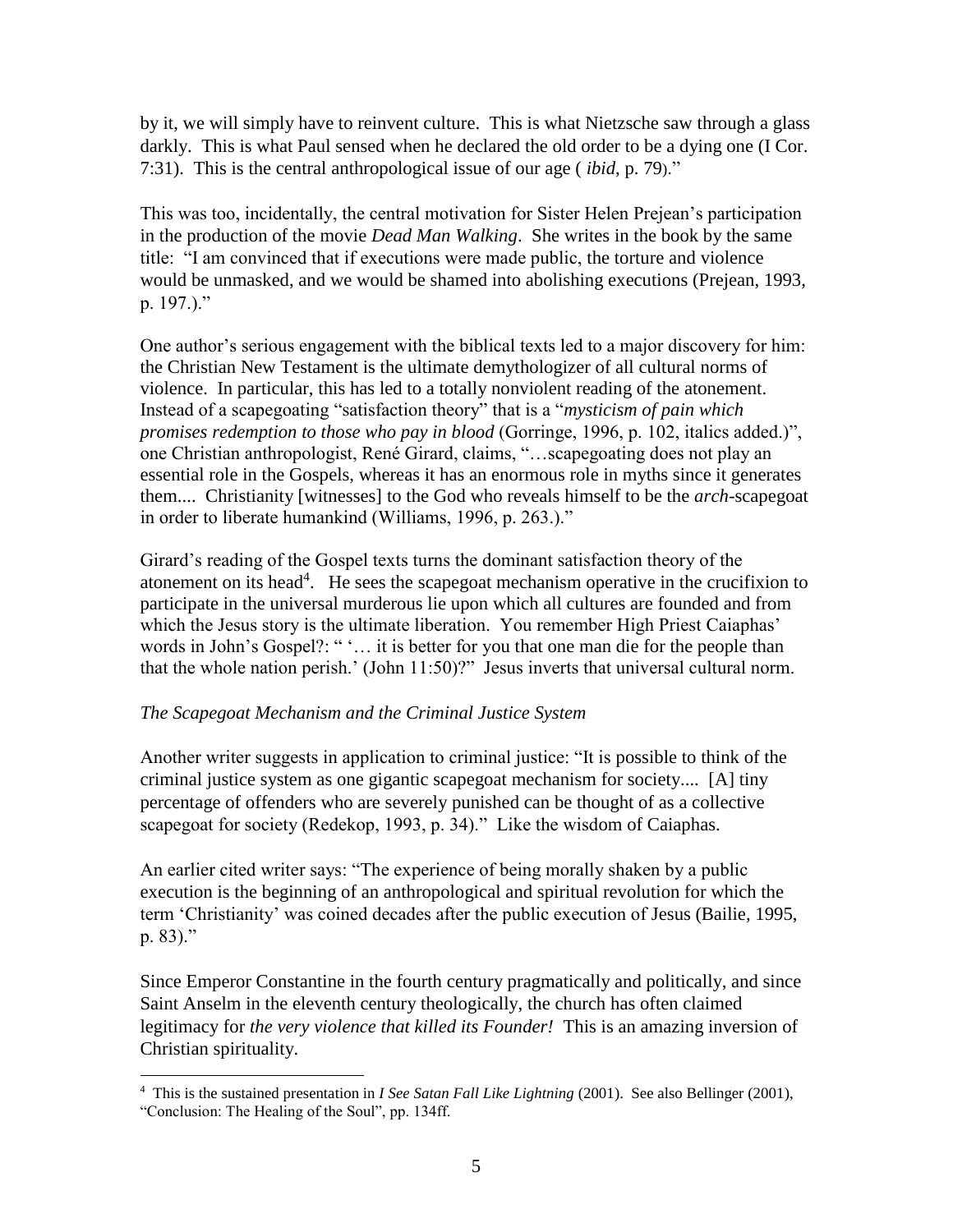From our biblical texts read today, we understand rather that "… when we were God's enemies, we were reconciled to him through the death of his Son … (Rom 5:10)", and "God was reconciling the world to himself in Christ, not counting men's sins against them. And he has committed to us the message of reconciliation (2 Cor 5:19)." Many biblical commentators today point to a reading of God in the Christian Scriptures "which is absolutely incompatible with any perception of God as involved in violence, separation, anger, or exclusion (Alison, 1996, p. 48.)." Read as fundamental texts of cultural deconstruction, the Christian Scriptures emerge as radically demythologizing documents<sup>5</sup>. They subject the violence of all human culture to intense scrutiny, and say, in the words of the Apostle Paul: "*And now I will show you the most excellent way* (I Cor. 12:31)." This *way*, and Jesus who is "the Way", we know, is love.

Instead of a merciful and compassionate God as revealed in Jesus the Christ, the dominant Christian depiction of "god" in the West became one of a severe sentencing judge bent on punishment and almost literally 'blood-thirsty'. Christians who used the Cross to scapegoat the Jews, to lead Crusades and persecute others totally reversed what the Cross had originally stood for in Jesus' death and resurrection.

" 'Quick, head off, away with it, in order that the earth does not become full of the ungodly.' The voice is distinctly Martin Luther's. Rulers are the ministers of God's wrath, Luther insisted, whose duty it is to use the sword against offenders. They are 'God's hangmen' (Gorringe, 1996, p. 131)." Luther is merely representative of Protestant and Catholic violently punitive church theory and practice evident since the 11th century.

Scapegoating of offenders, throughout most of the Christian era was not only endorsed, it was actively promoted, by spiritual leaders in the West across almost all denominational lines.

### *Some Hopeful Exceptions: Pointers to "Restorative Justice"*

But some remained faithful to the reconciling voice of the texts we read today. They took seriously 2 Cor 5:20, "We are therefore Christ's ambassadors, as though God were making his appeal through us. We implore you on Christ's behalf: Be reconciled to God.", and saw this as incompatible with simultaneously seeking others' expulsion and destruction.

Deep echoes were found in the Anabaptist tradition for instance, your church tradition, and elsewhere. But, in the words of the Most Rev. E.W. Scott, "[..] all too often the State has claimed divine authority for legal actions for which no such authority exists. In this process the Church, which should have been challenging or critiquing the civil authority

 $\overline{a}$ 5 This theme of "demythologising" or "demystification" is especially developed by René Girard in *I See Satan Fall Like Lightning* (2001). See in particular Chapter 11, "The Triumph of the Cross", pp. 137 – 153.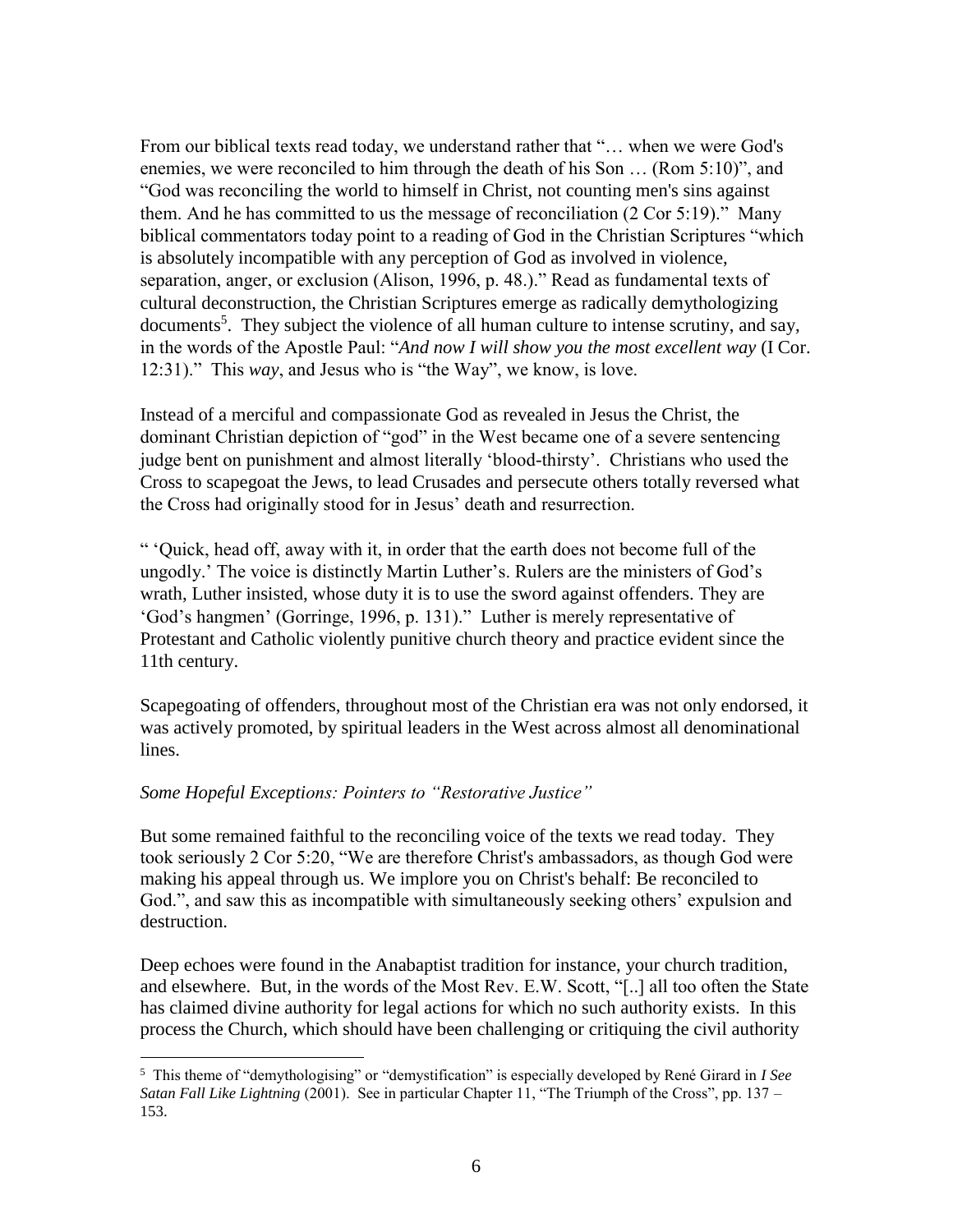from a Biblical perspective, has too often allowed itself to be 'domesticated' and has blessed and sanctioned when it ought to have challenged (Scott, 1981.)."

In the first centuries after Christ, as the Church and the State were defining their own identity, they engaged in a duet of cooperation. In the twelfth century, the duet truly became a dual where the dividing lines of power were clearly drawn. It led, during the modern period, to full disengagement. Over the centuries, in the area of criminal justice, the Christian church moved from a theology of grace and servanthood to a theology of law and punishment.

Over the last twenty-five years, in many countries, there have been a number of initiatives challenging us to go beyond a retributive justice to a Restorative Justice. These initiatives have been emerging signs of hope calling for a radical reengagement of the Christian faith in criminal justice issues from a Restorative Justice perspective. An outstanding theological study, *Beyond Retribution*, along these lines, has recently been published.

One such voice has been our own agency, M2/W2 Association – *Restorative Christian Ministries*. In response to the prisoner amongst us, we have taken seriously Christ's words, "I desire mercy, not sacrifice (Matt. 9:13, Matt. 12:7)", and "But love your enemies, do good to them... Then your reward will be great, and you will be sons of the Most High, because he is kind to the ungrateful and wicked. Be merciful, just as your Father is merciful (Luke 6:35-36)." Annually, over 400 volunteers extend this mercy to prisoners and others impacted by crime. There is some literature about this ministry at the back. We would love to see you become a conduit of God's mercy to "the least of these" in prison. In Christ's own words, "I was in prison and you came to visit me (Matt.  $25:36$ )."

At the end of our journey toward an understanding of the atonement in relation to criminal justice, if it is true that the Christian Church:

\* lost its 'scriptural' understanding of justice,

\* fell prey to a theology of punishment and vindication,

\* and must rediscover the richness of its heritage,

then, such a recovery is a call to repentance and conversion, to creativity and community.

### *Conclusion*

In 1993 Sister Helen Prejean wrote *Dead Man Walking*, then an award-winning movie followed about her work visiting men on Death Row in the State of Louisiana. One of those visited was Robert Willie, truly a sad case of humanity. He was executed Dec. 28, 1984.

One story Prejean did not tell in her book was of another of Robert Willie's victims. Debbie Morris and her boyfriend were kidnapped at gunpoint by Willie and his partner, recent escapees from Angola State Prison in Louisiana. About two nights before the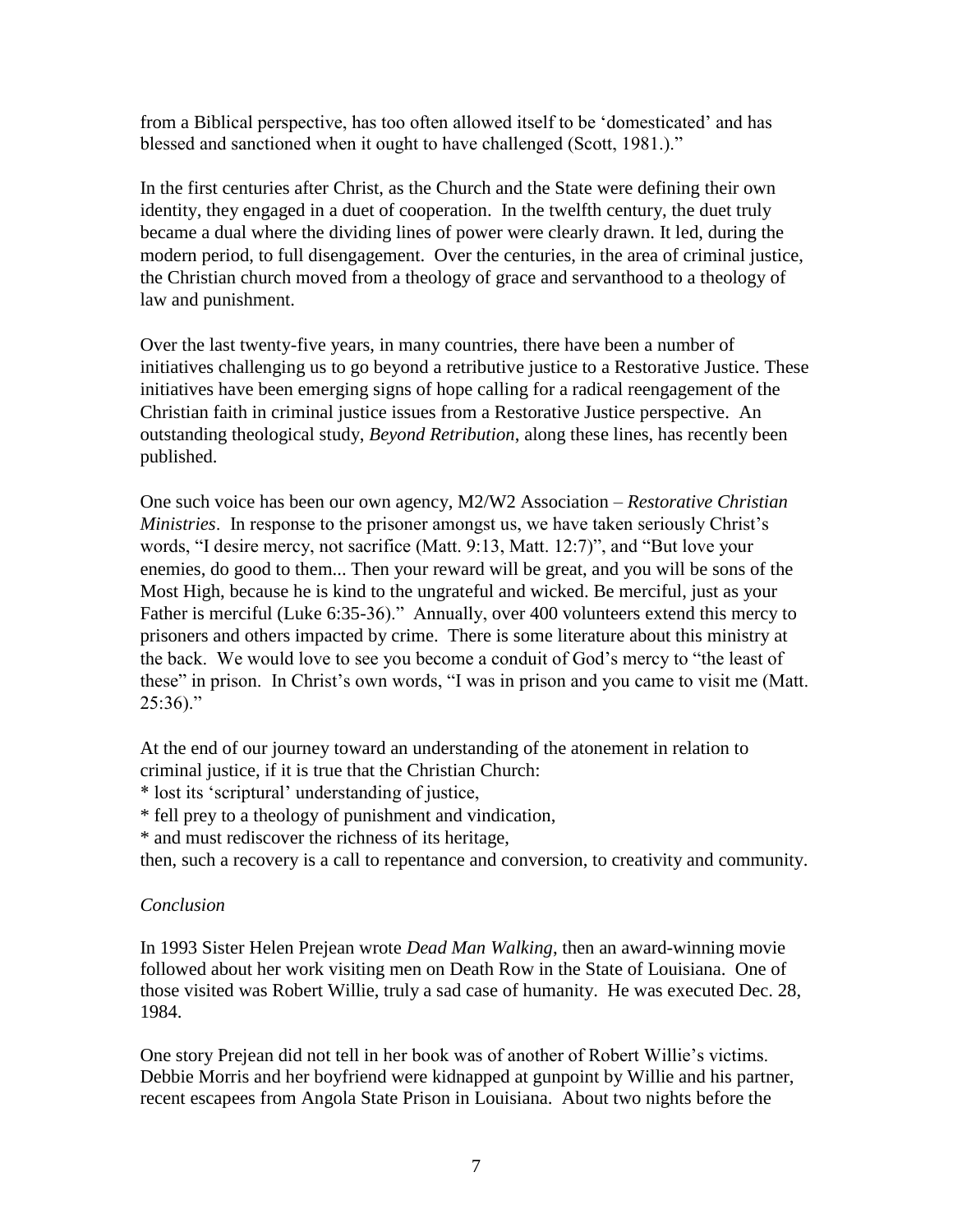kidnapping, the two convicts had also kidnapped, raped, and violently murdered Faith Hathaway. It was for that that Willie was eventually executed. Then they kidnapped 16 year-old Debbie Morris and her boyfriend. Both, remarkably, survived!

Four years ago, Morris published a book which tells of the ordeal, entitled: *Forgiving the Dead Man Walking*. In the concluding paragraphs of the book, she raises the question of justice. She writes: "I've seen mankind's idea of ultimate justice; I have more faith in God's. And even God seems to put a higher priority on forgiveness than on justice." Then she makes this startling comment: "We don't sing 'Amazing Justice'; we sing 'Amazing Grace'. (pp. 250 & 251)"

It takes us to the end of the book to discover that Morris' understanding of justice is that it is in fact, *grace, mercy* and *forgiveness.* That is *her* conclusion, victim of a terrible ordeal of kidnapping and rape.

Life in the end is all about gift, all about seeing the light. It is a paradox of judgment. If we are judgmental, we fail to see the world shot through with grace. If we fail to take hold of God's grace, we stand judged already. Such is the nature of light, of Jesus, in the world.

This is the work of God, who, as our text today says, "was reconciling the world to himself in Christ, not counting men's sins against them. And he has committed to us the message of reconciliation (2 Cor 5:19)." We are to "Go and do likewise (Luke 10:37)" to our neighbour, our enemy, the prisoner. We are to overcome the world, shot through with violence. This is God's justice. It is, truthfully, *amazing grace!* Amen.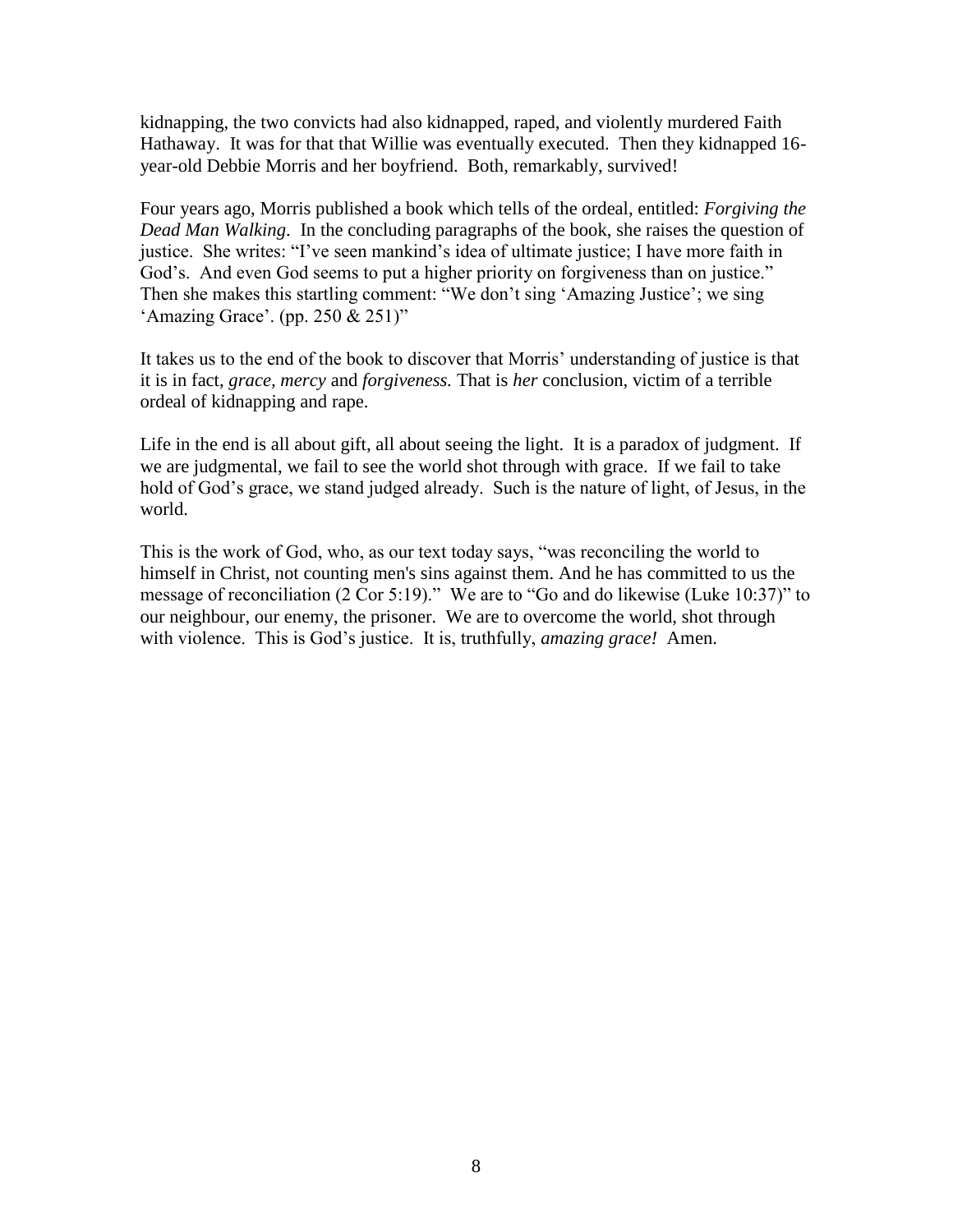References

Alison, James (1996). *Raising Abel: The Recovery of the Eschatological Imagination*, New York: Crossroad.

Allard, Pierre and Wayne Northey (2001). "Christianity: the Rediscovery of Restorative Justice", *The Spiritual Roots of Restorative Justice*, Michael Hadley, ed., SUNY Press: New York.

Bailie, Gil (1995). *Violence Unveiled: Humanity at the Crossroads*, New York: Crossroad.

Bellinger, Charles K. (2001). *The Genealogy of Violence: Reflections on Creation, Freedom, and Evil*, New York: Oxford University Press.

Berman, Harold J. (1983/1997). *Law and Revolution: The Formation of the Western Legal Tradition*, Cambridge: Harvard University Press.

CCJC [Church Council on Justice and Corrections, The] (1996). *Satisfying Justice: A Compendium of initiatives, programs and legislative measures*, Ottawa: Correctional Services Canada.

Girard, René (2001). *I See Satan Fall Like Lightning*, New York: Orbis.

Gorringe, Timothy (1996). *God's Just Vengeance: Crime, violence and the rhetoric of salvation*, Cambridge: Cambridge University Press.

Griffith, Lee (1993). *The Fall of the Prison: Biblical Perspectives on Prison Abolition*, Grand Rapids: Eerdmans.

Hamerton-Kelly, Robert (1987). *Violent Origins: Ritual Killing and Cultural Formation*, Stanford: Stanford University Press.

Hays, Richard B. (1996). *The Moral Vision of the New Testament: A Contemporary Introduction to New Testament Ethics*, New York: HarperSanFrancisco.

Megivern, James J. (1997). *The Death Penalty: An Historical and Theological Survey*, New York/Mahway, N.J.: Paulist Press.

Morris, Debbie, with Gregg Lewis (1998). *Forgiving the Dead Man Walking*, Grand Rapids, Mich.: Zondervan Pub. House.

Morris, Leon (1974). *The New* International *Dictionary of the Christian Church*, J.D. Douglas, General Editor, "Atonement", Grand Rapids: Zondervan Publishing House.

Prejean, Sister Helen (1993). *Dead Man Walking: An Eyewitness Account of the Death Penalty in the United States*, New York: Vintage Books.